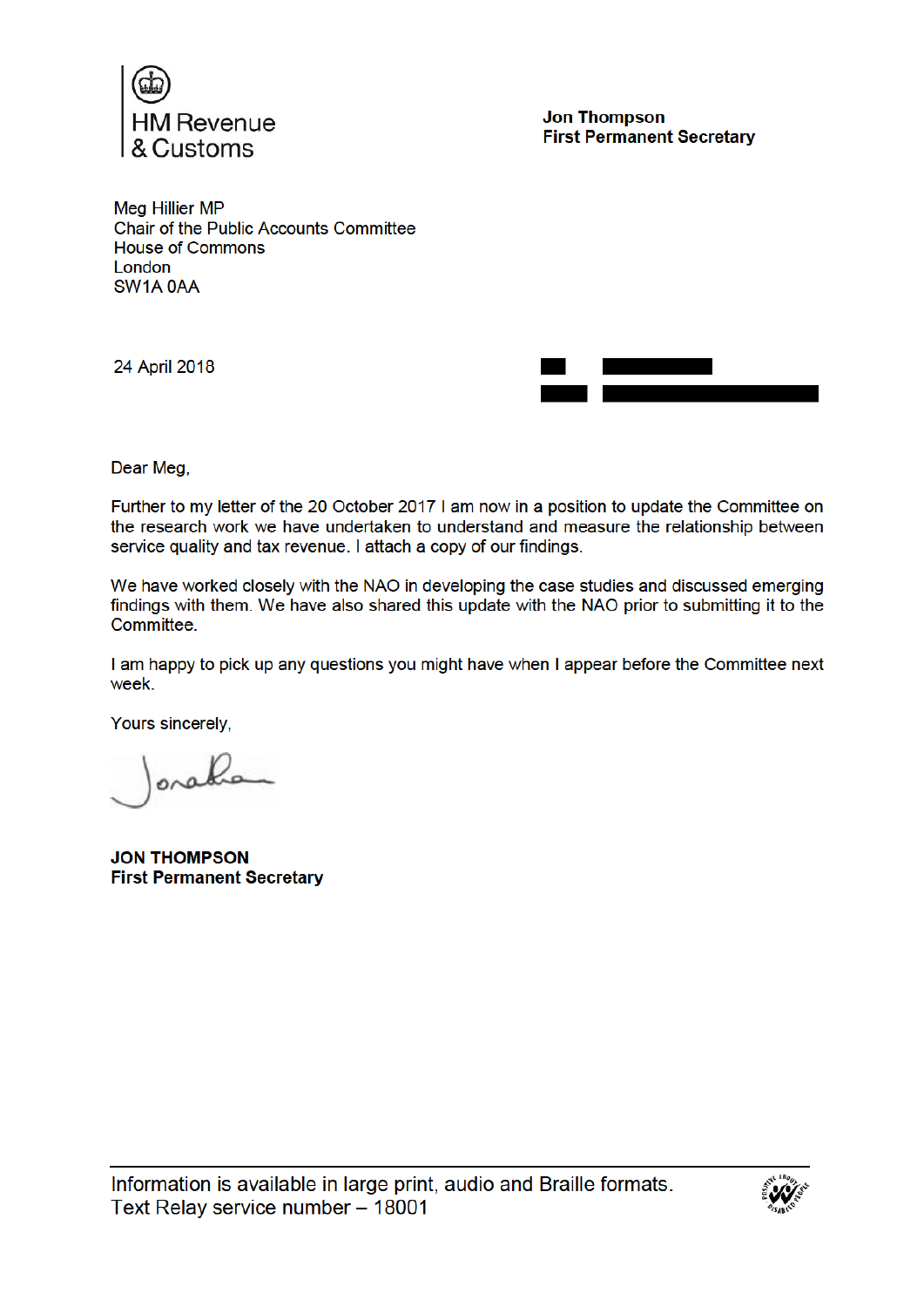

April 2018

# Understanding the relationship between service quality and tax revenue

### **Background**

At the PAC hearing on 13 June 2016 HMRC undertook to further its understanding of the relationship between service quality and tax revenue. Gathering this evidence is important to ensuring our transformation plans focus on improving both customer experience and customer compliance.

HMRC and NAO agree that this is a complex and challenging area to research and develop meaningful insight. With millions of individuals and businesses participating in the tax system, their attitudes, behaviours, understanding of tax and many other factors will all influence their level of compliance alongside their customer service experience.

## Overarching approach

We discussed with NAO how best to expand the evidence collected so far, which was limited and mainly theoretical in nature. Although it suggested that customer service and compliance behaviour might be related it did not reliably demonstrate a causal link between the customer service experience and tax compliance. This led to the PAC recommendation that further work was required.

With NAO we explored a wide range of ways to further understand and measure this relationship, taking a broad view of customer service and compliance behaviour. Given the complexities of researching this area, it is not feasible to analyse the causal link from *all* customer service activity to compliance. Instead we focused on specific aspects of customer service to further our understanding.

We have taken forward a range of analytical case studies exploring how compliance behaviour is influenced by particular aspects of customer service, including:

1. Exploring how the quality of service on HMRC telephone helplines affects subsequent filing, reporting and payment compliance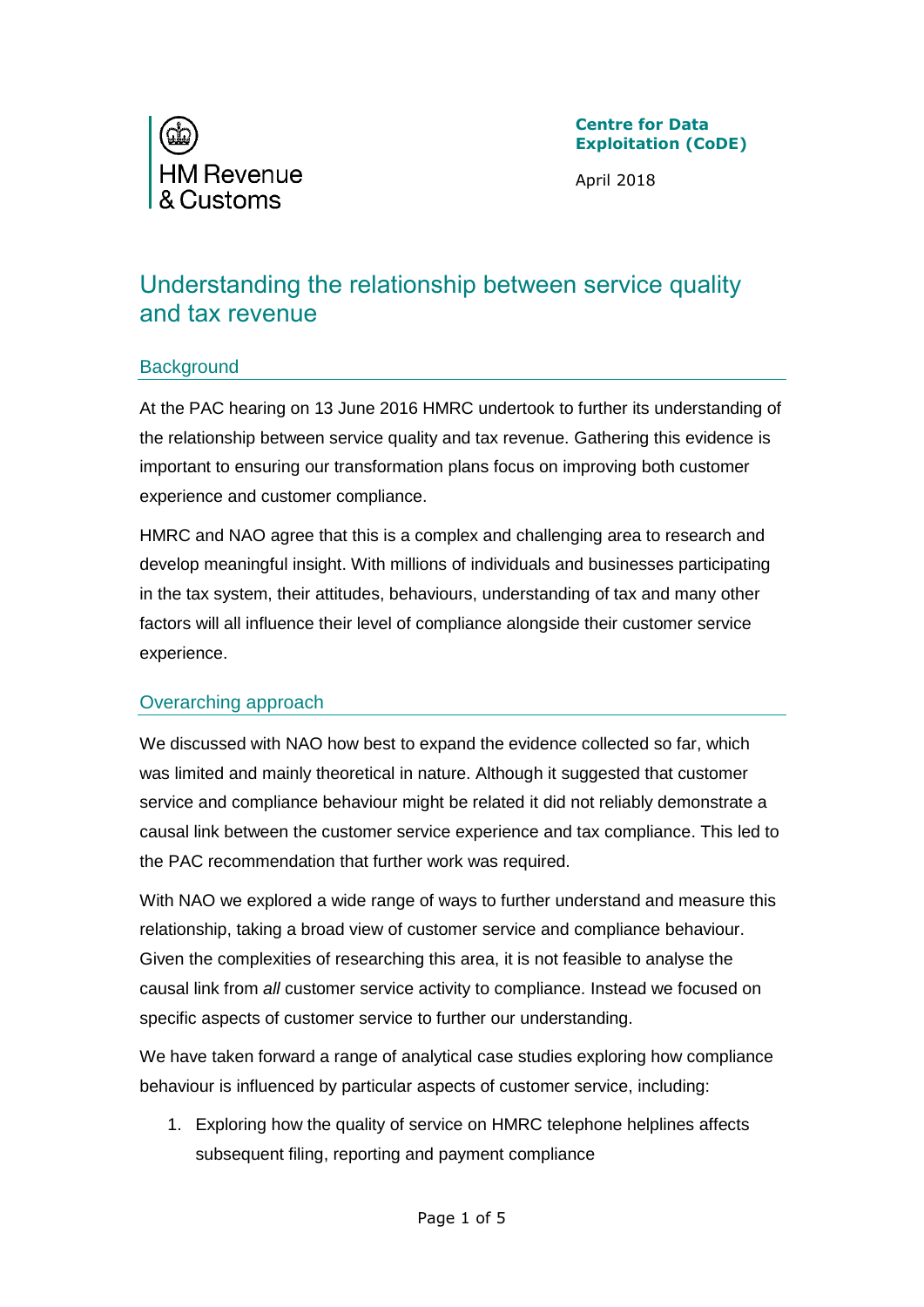- 2. Undertaking research on the impact of negative emotions resulting from poor customer service on customer behaviour
- 3. Assessing the effect of pre-populating tax returns on the accuracy of income reporting

## Case Study 1: Quality of service on HMRC telephone helplines and subsequent filing, reporting and payment compliance

This study investigated whether the telephone helpline service received by Income Tax Self-Assessment (SA) customers who called HMRC affected their compliance behaviour. We considered whether customers who abandoned calls to the helpline before speaking to an advisor exhibited more non-compliant behaviours. **Our findings did not show any link between abandoning the call and subsequent compliance behaviour.** 

The study covered customers (without agents) who called the SA helpline during January 2015. We focused on those that had not yet filed their 2013-14 tax return. The quality of the telephone service that was experienced was based on whether the customer's last call was answered or abandoned. We compared 12,900 customers whose last call was abandoned, with 60,100 individuals whose last call was answered. We looked at levels of procedural non-compliance (e.g. filing after the deadline, or making amendments to their return) and financial non-compliance (e.g. whether audits identified incorrect tax paid and the amount of tax recovered).

We compared customers whose last call was abandoned with those whose was answered and found:

- There was no significant difference in the proportion of customers who were found to be non-compliant during a risk based audit. There was also no difference in the average amount of tax we recovered from each group.
- The proportion of customers who amended their return was not different.
- The proportion of customers who filed their return after the deadline was different. However, customers whose last call was abandoned were less likely to file late than those whose last call was answered. We have not identified any observable differences between these customer groups that can explain this.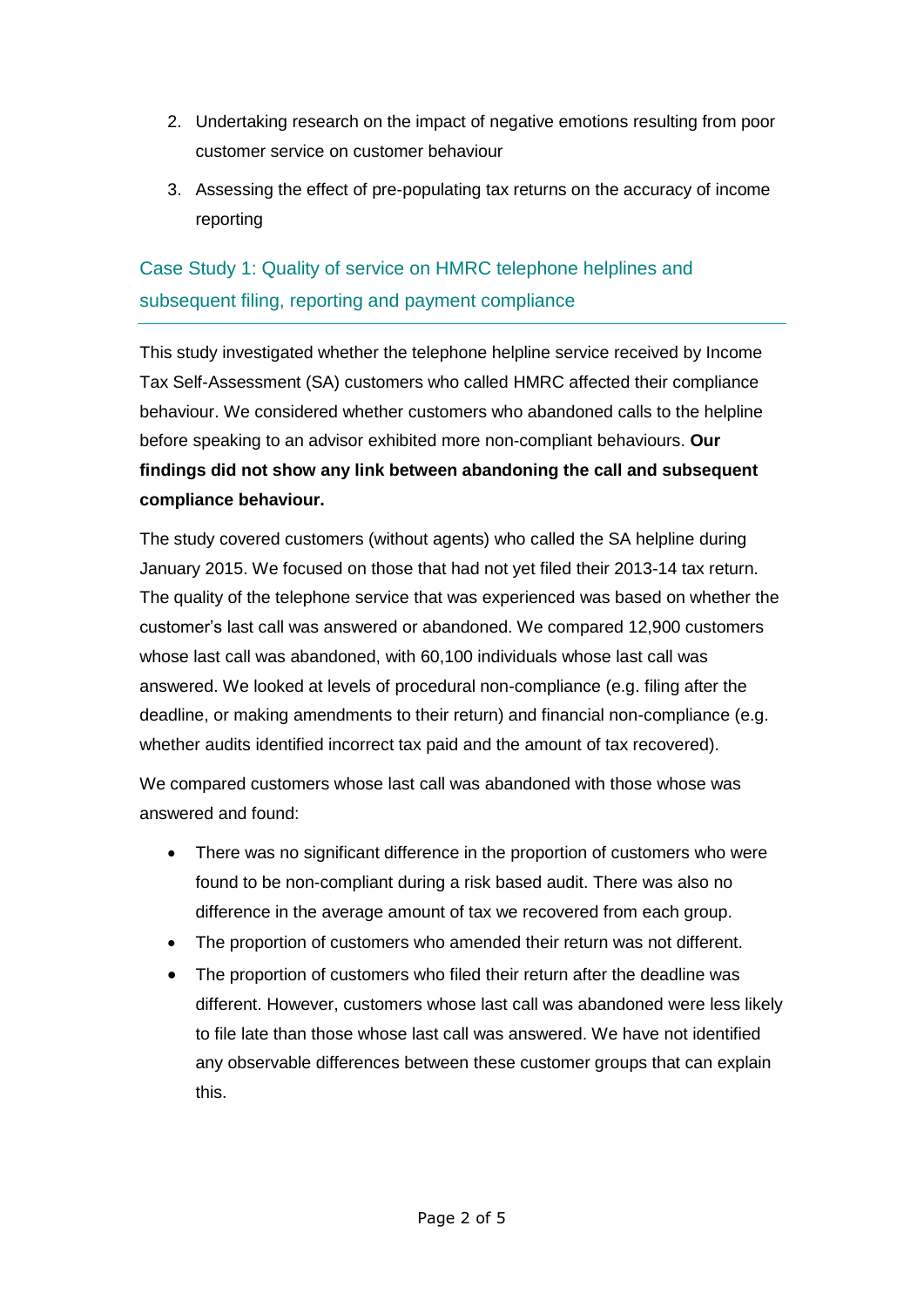### Case Study 2: Impact of negative emotions resulting from poor quality customer service on customer behaviour

Academic literature shows that customers experience negative emotions following an unsatisfactory service. This experiment, undertaken by the Tax Administration Research Centre, looked at the impact of differences in emotional states on noncompliance (including error and deliberate non-compliance). Assuming that poor customer service impacts on emotions the experiment looked at whether customers who experienced negative emotions such as irritation, sadness and anger would exhibit more non-compliant behaviours. **The experiment did not find evidence of a link between emotional states and compliance behaviour.** 

The study was undertaken at the University of Exeter with 222 under-graduate university students in autumn 2017. Participants were randomly selected to a control group or to groups who experienced treatments designed to elicit negative emotions (anger, irritation and sadness). Participants then completed an incentivised task in which they had to highlight incorrect spellings in a passage of text. This task replicated cognitive processes associated with avoiding errors when completing a tax return.

The experiment also assessed the impact of negative emotions on misreporting of income earned from the incentivised task.

We found:

- The experiment was successful in generating differences in emotions treatment groups exhibited significantly higher levels of irritation, sadness and anger and lower levels of contentment, happiness and joy.
- Extremely low levels of error and deliberate non-compliance were observed.
- Increases in anger, irritation and sadness had no significant impact on behaviour, with regard to error or deliberate non-compliance.

## Case Study 3: Pre-population of tax returns and effect on income reporting

This study explored whether pre-populating customers online Self-Assessment (SA) Returns with employment income and benefits data affected the accuracy of income reporting. We considered whether customers with SA Returns that were prepopulated with income and benefits data would report their income more accurately than those without pre-population. **Our findings showed that pre-population led to improved accuracy of income reporting in SA returns.**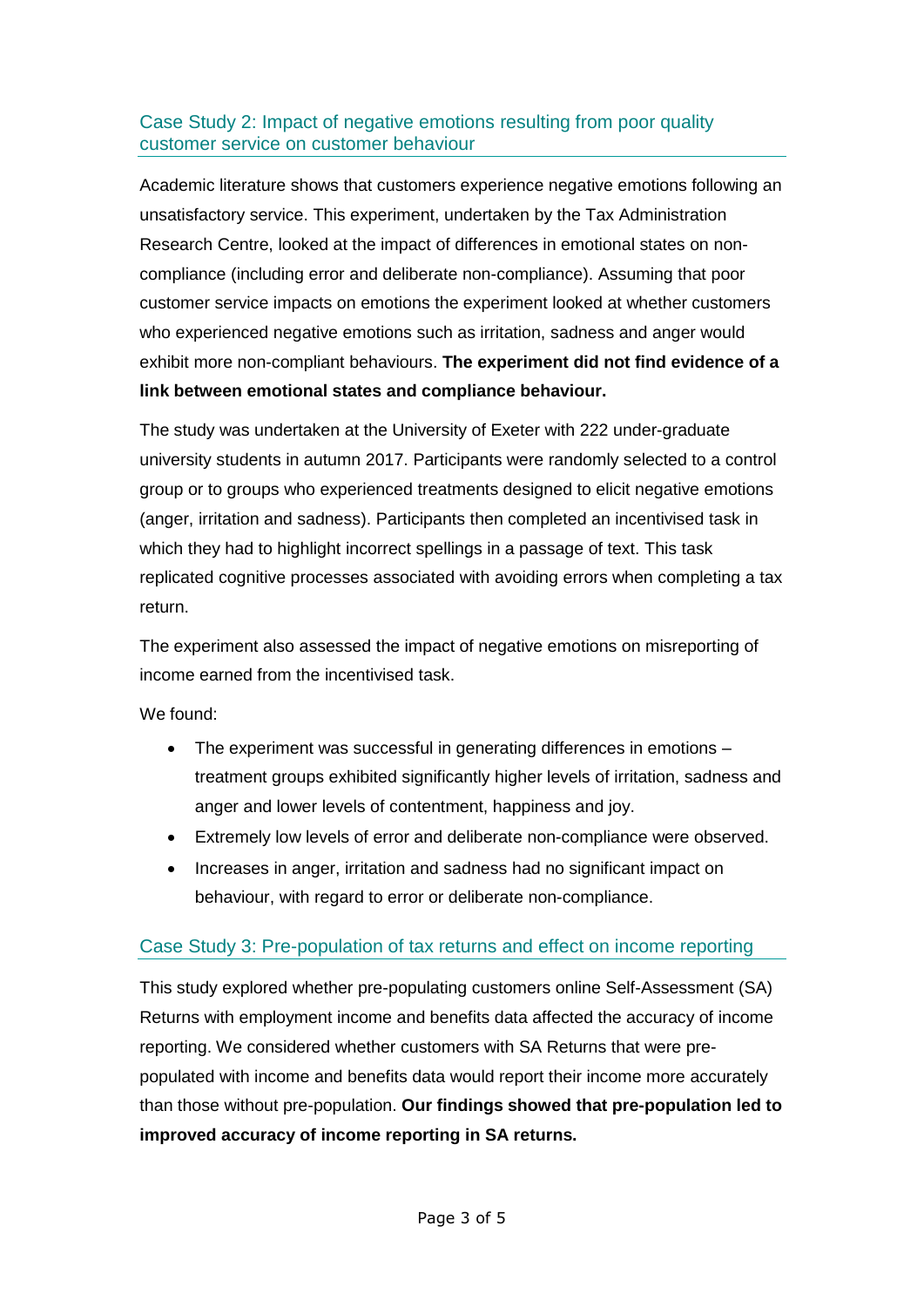The pre-population matched employment income and benefits data held in the National Insurance, Pay As You Earn Service (NPS) to a customer and prepopulated this information onto their online SA Return. Customers could accept or overwrite the pre-populated figures. Over 685,000 SA customers who accessed their 2015/16 SA Return via their Personal Tax Account between August 2016 and March 2017 had their returns pre-populated.

A representative sample of these pre-population customers was selected to form the treatment group for this study. Of these, 17% overwrote a pre-populated income figure and 15% overwrote an employment benefit figure on their SA Return. A control group (customers who were not pre-populated) which was most similar to the treatment group in terms of key characteristics was selected for comparison.

We compared customers with pre-populated SA Returns with those without preppopulation and found NPS pre-population has:

- Led to improved accuracy of income reporting in SA returns, with some customers over-writing pre-populated figures with higher amounts and some with lower amounts.
- Had a small net negative impact on overall tax receipts due to improved accuracy of SA returns. Decreases in overpayments outweighed the reductions in small underpayments.
- Not impacted on levels of customer contacts. There was no significant difference between contact rates, duration of calls, or reasons for contact for the two groups.
- Not led to a higher volume of complaints or customer contact.

## **Conclusions**

The work undertaken has further confirmed the complexity of the relationship between customer service and tax revenue. As mentioned previously there are many factors that influence taxpayers' compliance behaviour alongside their customer service experience. Any impact of customer service is therefore likely to be challenging to isolate amongst all these other factors. We have looked at a variety of customer service settings and have not found evidence of a consistent nor straightforward causal link.

We did not find any evidence of a causal link between customer service on HMRC telephone helplines or negative emotions resulting from poor quality customer service with compliance behaviour. This is consistent with what we observed during a